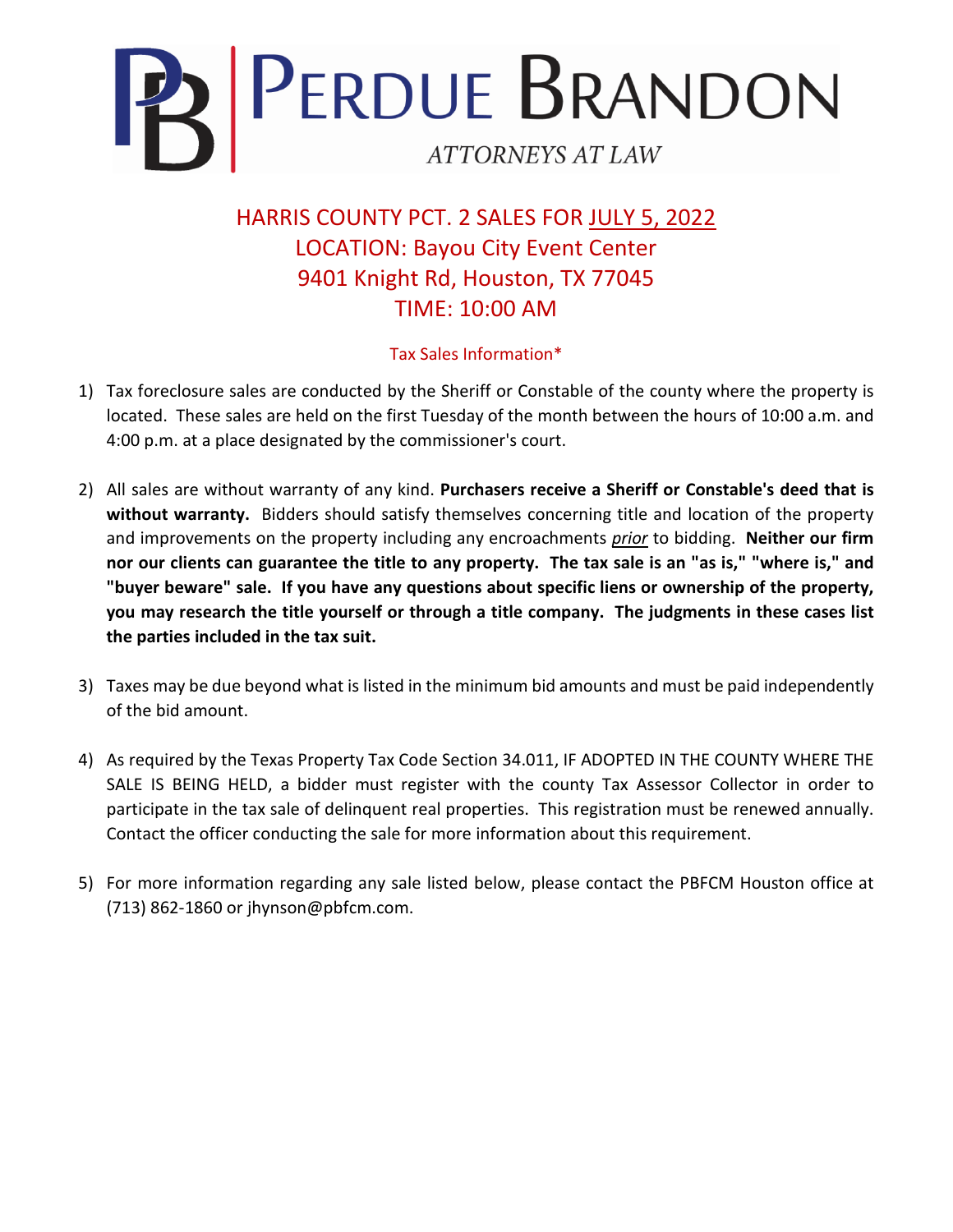## **PERDUE BRANDON** ATTORNEYS AT LAW

|                  | <b>Cause No:</b><br><b>District Court:</b><br><b>Judgment Date:</b> | <b>Style of Case:</b>                                                                                                   | <b>Legal Description (Per</b><br><b>Appraisal District):</b><br><b>Property Address (Per</b><br><b>Appraisal District):</b> | Adjudged<br>Value: | <b>Estimated</b><br>Minimum: | Cad Account #<br><b>Other Account</b> |
|------------------|---------------------------------------------------------------------|-------------------------------------------------------------------------------------------------------------------------|-----------------------------------------------------------------------------------------------------------------------------|--------------------|------------------------------|---------------------------------------|
| 1.               | 201682018<br>281ST DISTRICT<br><b>COURT</b><br>14-Sep-17            | HARRIS COUNTY, ET<br>AL vs. ANTONIA<br>CALDERON, AKA<br><b>ANTONIA DIAZ</b><br><b>CALDERON</b>                          | LT 5 BLK 136 SOUTH<br><b>HOUSTON</b><br>0 ARKANSAS ST, SOUTH<br>HOUSTON, TX 77587                                           | <b>CANCELLED</b>   |                              |                                       |
| $\overline{2}$ . | 201865464<br>334TH DISTRICT<br><b>COURT</b><br>29-Oct-21            | <b>PASADENA</b><br><b>INDEPENDENT</b><br><b>SCHOOL DISTRICT VS.</b><br>OFELIO HERNANDEZ<br><b>AND EVA TORRES</b>        | LT 3 BLK 7 FREEWAY<br><b>MANOR SEC 1</b><br>1226 SULPHUR ST,<br>HOUSTON, TX 77034                                           | <b>CANCELLED</b>   |                              |                                       |
| 3.               | 201929885<br>269TH DISTRICT<br><b>COURT</b><br>$30-Nov-20$          | <b>PASADENA</b><br><b>INDEPENDENT</b><br>SCHOOL DISTRICT vs.<br>SOHAIL H.<br><b>MOHAMMED</b>                            | LT 4 BLK 1 SHAVER<br><b>LANDING</b><br>2719 VIENNA PL,<br>PASADENA, TX 77502                                                |                    | <b>CANCELLED</b>             |                                       |
| 4.               | 201972261<br>234TH DISTRICT<br><b>COURT</b><br>17-Dec-21            | <b>PASADENA</b><br><b>INDEPENDENT</b><br><b>SCHOOL DISTRICT vs.</b><br><b>LAUREN ASHELY</b><br>STEPHENS-CANTU, ET<br>AL | LT 21 BLK 28<br><b>SAGEMEADOW SEC 3</b><br>9859 SAGEDOWNE LN,<br>HOUSTON, TX 77089                                          | <b>CANCELLED</b>   |                              |                                       |